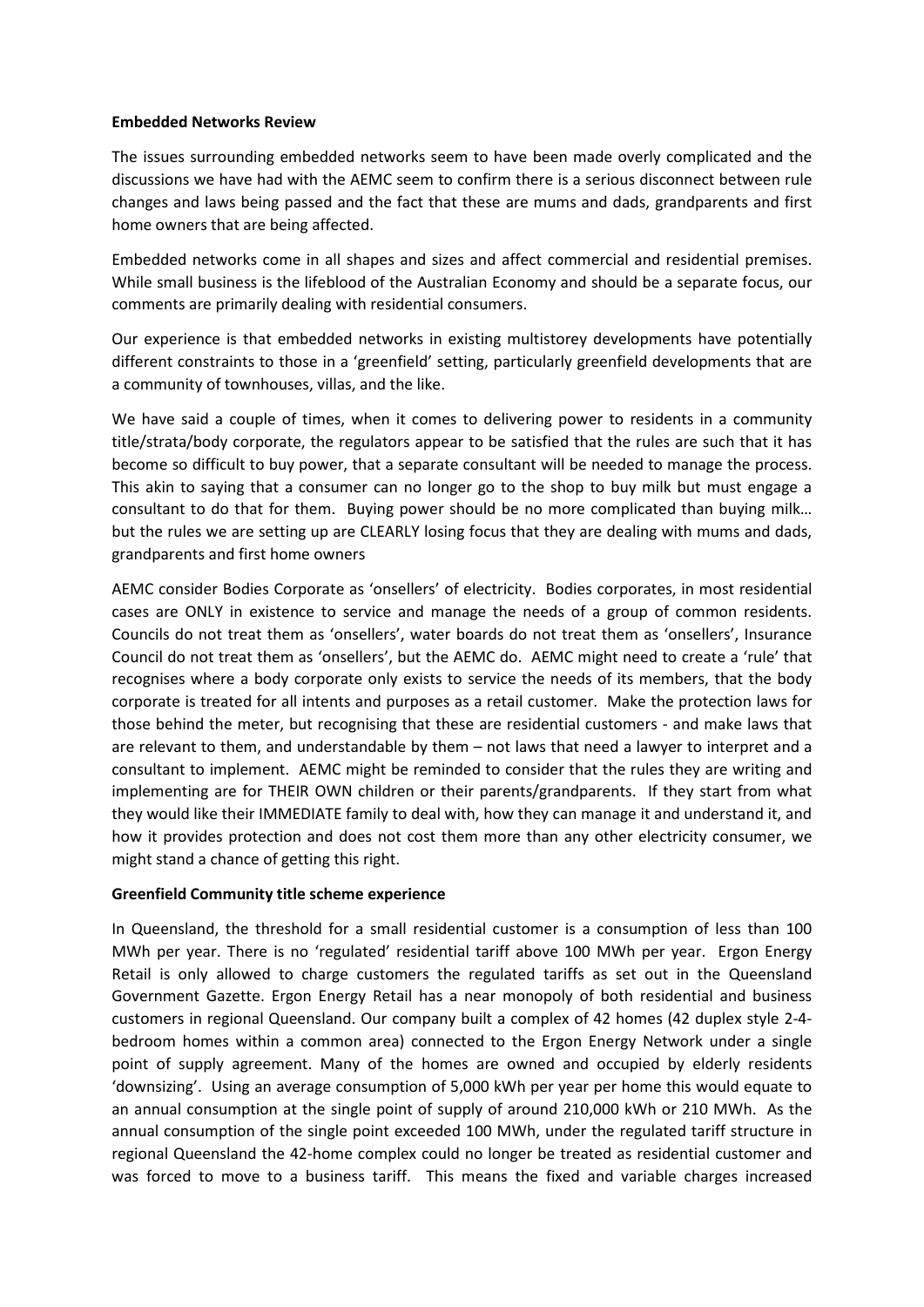significantly AND older residents were no longer able to access energy concessions such as their seniors discount. The 42-home complex with no warning experienced a near doubling of their power bill. It almost bankrupted the Body Corporate. It ruined the value of the dwellings, immediately resulted in tenants vacating and leaving investors without income and left the downsizers trapped as they suddenly had properties costing twice as much to run as a similar property in a smaller complex or a house and had investors trying to discount their properties to unload an unviable investment. The AEMC would argue that the body corporate is a 'retailer' on- selling power to the residents. It is true, technically the body corporate sells power to the residents, but in a more practical sense, the body corporate is 'distributing' the incurred charge to the residents EXACTLY as it does, water, insurance, maintenance etc. In this case, Ergon Energy Retail eventually 'fixed' the problem by putting the 42-home complex back onto the main residential tariff in regional Queensland - Tariff 11. This does not address the wider problem that there are over 45,000 strata schemes in Queensland alone and almost 500,000 lots in those schemes. There must be dozens of mums and dads, grandparents and first home owners paying far too much for their power ie retailers are charging residential customers business tariffs as the residential customer has exceeded the small customer threshold. How do those customers get help? Who can they turn to? The AEMC, AER, Ergon, Energex won't assist because the power being delivered 'meets the rules.' The Electricity Ombudsman can't help because they can only assist to the point of supply – and the supply 'meets the rules'. Our residents were fortunate that they came back to the developer and the developer happened to be heavily involved in the power policy framework at a State and National level and had some idea of where to direct enquiries and what buttons to push – yet it was still a 12 month exercise to get a 'fix' that is a band aid to a far greater problem.

## **Tariffs meeting consumers needs**

The problem outlined above was solved by 'artificially' moving the 42-home complex back to Tariff 11. We suspect there are hundreds of complexes and potentially thousands of residential customers in a similar position i.e. they are unknowingly trapped on the wrong tariff.

The next problem this creates is that by moving all the residential customers on the wrong tariff (the higher business tariff) back to the right tariff (a lower cost residential tariff) a hole will be created in Ergon Network's revenue forecasts. This means other classes of customers will need to make up the shortfall in revenue unless Ergon Network chooses to recover less than their allowed revenue cap.

Consumer advocates have been trying for years to bring about much needed tariff reform. The consensus amongst consumer advocates is that Ergon Network's willingness to embrace tariff reform is poor.

We have constantly said that Ergon Network and Ergon Retail do not know their customers– this is just another example.

## **Why a single point of supply in community title schemes?**

The discussions held about AEMC's draft rules suggest that one solution is to enforce individual metering. That lacks an understanding of how we got to where we are and why, and what happens